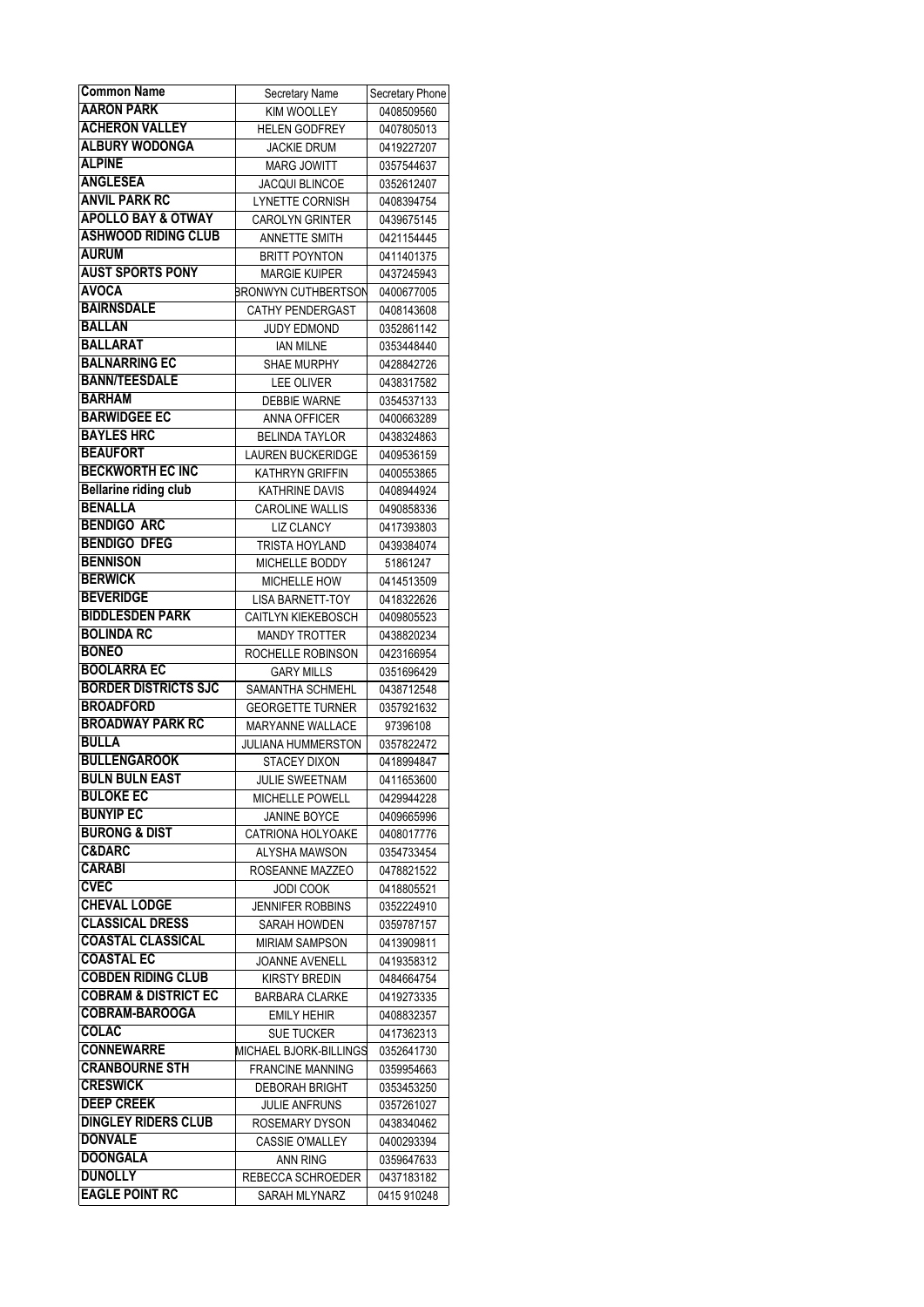| <b>EASTERN REGION</b>                | SHAUNA KERRIGAN                               | 0398444841               |
|--------------------------------------|-----------------------------------------------|--------------------------|
| <b>ECHUCA</b>                        | <b>DEBRA WILD</b>                             | 0488570888               |
| <b>EDENHOPE ARC</b>                  | <b>CAROLYN GERRITSEN</b>                      | 0418163906               |
| <b>ELM PARK</b>                      | NADINE ROBINSON                               | 0409210032               |
| <b>EQUUS EQUESTRIAN</b>              | <b>JANINE MEAKES</b>                          | 0359683130               |
| <b>FIVE MILE EQUESTRIAN</b>          | <b>JACQUI NELSON</b>                          | 0425716007               |
| <b>FRESHWATER CREEK</b>              | <b>KATE COOPER</b>                            | 0409961861               |
| <b>FRIENDS OF BALLARAT</b>           | <b>VIV STEPHENS</b>                           | 0353303223               |
| <b>ELCHO PARK</b>                    | <b>LYNN EVANS</b>                             | 0411090441               |
| <b>FRIENDS OF MELTON</b>             | <b>FRANCES WOODING</b>                        | 0472629819               |
| <b>GEELONG CENTRAL</b>               | <b>EMMA GLADMAN</b>                           | 0400526207               |
| <b>GEMBROOK</b>                      | <b>FIONA BAKER</b>                            | 0359427587               |
| <b>GEROGERY</b>                      | <b>KATRINA MCMASTER</b>                       | 0412826440               |
| <b>GISBORNE DIST</b>                 | <b>MARIE EATON</b>                            | 0402097419               |
| <b>GLENAROUA RC</b>                  | MONIQUE WHITEHEAD                             |                          |
| <b>GLENLYON</b>                      | SHELLEY SANDOW                                | 0403595861               |
| <b>GLENVALE</b>                      |                                               | 0353483672               |
| <b>GOLDEN PLAINS ARC</b>             | ROBYN WATKINS                                 | 0414339415               |
| <b>GOULBURN VALLEY</b>               | <b>DIANE MILLS-HAYES</b>                      | 0353402474               |
|                                      | <b>MEGAN MCDONALD</b>                         | 0467081805               |
| <b>GOULBURN VALLEY HT</b>            | MICHELLE RETRA                                | 0409707243               |
| <b>GOULBURN VALLEY SJC</b>           | <b>PATTY LEWIS</b>                            | 0488998014               |
| <b>GRAMPIANS</b>                     | KAYE CLAYFIELD                                | 0353542689               |
| <b>GRANITE ROCK</b>                  | JULIE HAMMOND                                 | 0351564616               |
| <b>GUILDFORD</b>                     | <b>MELISSA COWAN</b>                          | 0439313653               |
| <b>HAMILTON</b>                      | <b>NERRIDA PROSSER</b>                        | 0423858130               |
| <b>HARCOURT VALLEY PC</b>            | ANNA PARRY                                    | 0432760162               |
| <b>HARMONY EC</b>                    | MICHELLE BAKEWELL                             | 0422657865               |
| <b>HENLEY PARK RC</b>                | DENUSHA BOLDT                                 | 0401825326               |
| <b>HINDMARSH EC INC</b>              | NATALIE SAMPSON                               | 0402780486               |
| <b>HINNOMUNJIE</b>                   | AMANDA PENDERGAST                             | 0459591527               |
| <b>HOLBROOK</b>                      | <b>KATE CLARKE</b>                            | 0423638228               |
| <b>HORSHAM</b>                       | <b>CINDY FRANCIS</b>                          | 0353848203               |
| <b>HOWLONG ARC INC</b>               | <b>JANICE NAISSEN</b>                         | 0260260059               |
| <b>HURSTBRIDGE</b>                   | <b>SHARLENE WRIGHT</b>                        | 0425780978               |
| <b>INDIGO</b>                        | ANGELA STANKIEWICZ                            | 0400860684               |
| <b>INGLEWOOD RC</b>                  | LEIGH HOWARD                                  | 0354383305               |
| <b>INVERLEIGH</b>                    | <b>MELINDA SPILLER</b>                        | 0413648012               |
| <b>JURAVON PARK</b>                  | ELITA FRAZER                                  | 0438492428               |
| <b>JUST RIDING INC</b>               | KATRINA GALINDO                               | 0447452071               |
| <b>KANGAROO GROUND</b>               | ARTY BRENNAN                                  | 0409362288               |
| <b>KEYSBOROUGH</b>                   | RHONDA HOLLAND                                | 0409957502               |
| <b>KILMORE</b>                       | <b>TRACEY MANEY</b>                           | 0419842370               |
| <b>KING VALLEY EC</b>                | <b>ALICIA TUA</b>                             | 0357279141               |
| <b>KINGLAKE</b>                      | PAT HANCOCK                                   | 0429195825               |
| <b>KOO WEE RUP</b>                   | <b>BARB BULLEN</b>                            | 0408978249               |
| <b>KYNETON</b>                       | SUSANNE VAN EYLE                              | 0412546737               |
| <b>TONIMBUK EC</b>                   | KELLY JOHNSON                                 | 0403231260               |
| <b>LAKES ENTRANCE</b>                | SHELLEY GUILLOT                               | 0351551452               |
| <b>LANCEFIELD EG</b>                 | ANNIE LAVELLE                                 | 0419104208               |
| <b>LANCEMORE</b>                     | <b>TARA MACDONALD</b>                         | 0438462511               |
| <b>LATROBE VALLEY</b>                | JUDY XUEREB                                   | 0413936913               |
| <b>LEGERETE EQUEST</b>               | <b>HEATHER MUMMERY</b>                        | 0418302365               |
| <b>LEIGH DISTRICT</b>                | <b>DENISE MALONEY</b>                         | 0352817414               |
| <b>LEONGATHA</b>                     | JENNY EDWARDS                                 | 56688148                 |
| <b>LOWER PLENTY</b>                  | ROBWYN LANGMEAD                               | 0394972459               |
| <b>LYSTERFIELD</b>                   |                                               |                          |
| <b>MACCLESFIELD</b>                  | <b>ELLEN WILLIAMS</b>                         | 0419955503               |
| <b>MACEDON RANGES DC</b>             | DELVENE HENDERSON                             | 0359686117               |
| <b>MACEDON RANGES WE</b>             | <b>LEE TOWELL</b>                             | 0403449233               |
| <b>MALOGA</b>                        | <b>MARITA RIVETTE</b>                         | 0457524618               |
|                                      |                                               |                          |
|                                      | JENNIFER JOBBINS                              | 0409862665               |
| <b>MANSFIELD</b><br><b>MAROONDAH</b> | <b>KERRYN GOODING</b><br><b>MANDY EDWARDS</b> | 0427801918<br>0407554184 |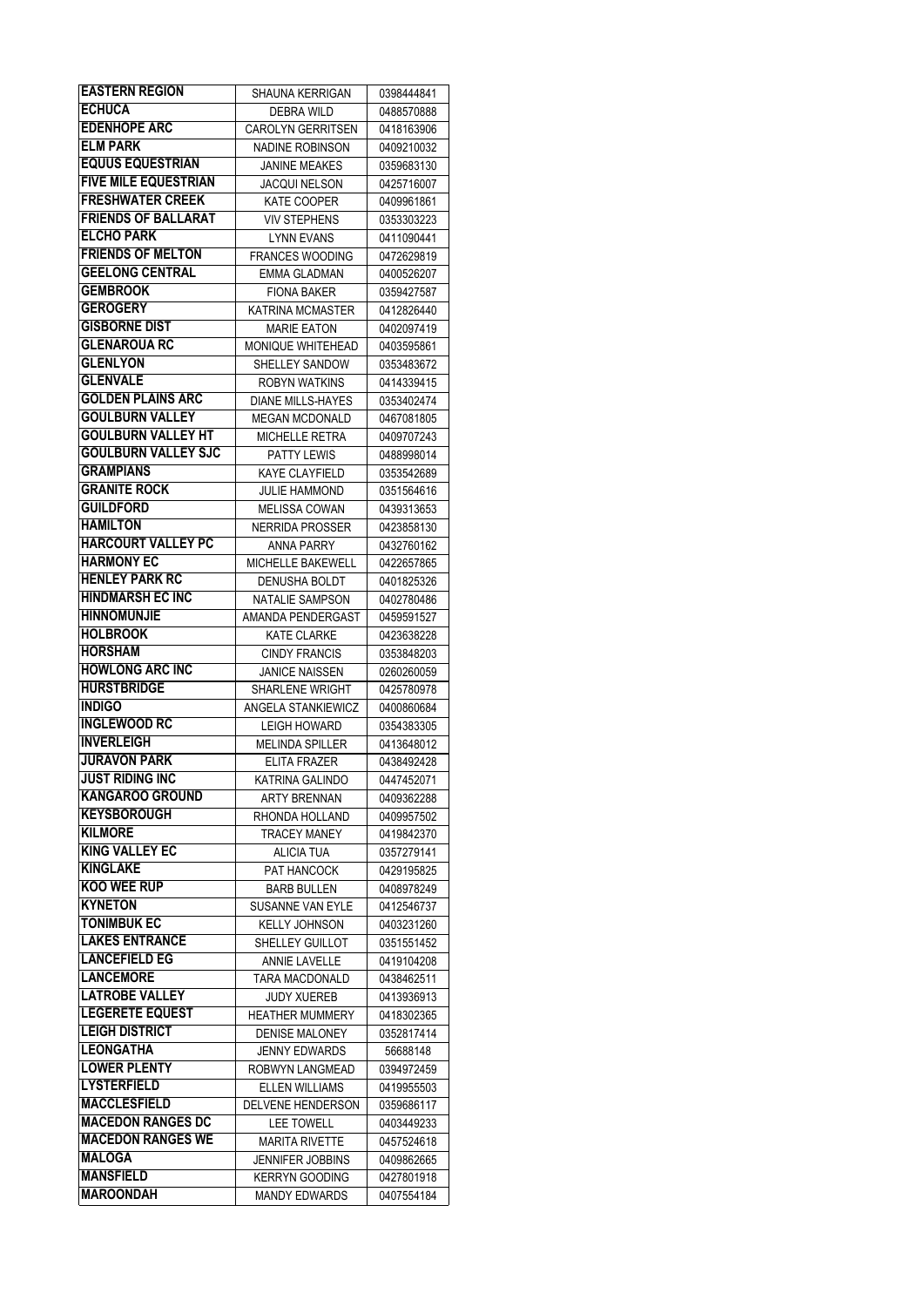| <b>MARYBOROUGH</b>          | CASSANDRA WILLIAMS          | 0418974948   |
|-----------------------------|-----------------------------|--------------|
| <b>MENTONE</b>              | <b>JOSEPHINE UNIVERSITA</b> | 0409011057   |
| <b>MERRICKS</b>             | <b>TRINA HIPWELL</b>        | 0409566878   |
| <b>MID SOUTH EAST DC</b>    | <b>LINDA ARCHER</b>         | 0427208180   |
| <b>MEG</b>                  | <b>ELIZABETH HARRISON</b>   | 0357921632   |
| <b>MODEWARRE ARC</b>        | <b>RENEE PALMER</b>         | 0413247945   |
| <b>MONASH</b>               | <b>SHAYE OWEN</b>           | 0419348865   |
| <b>MONBULK-CLEMATIS</b>     | ROBERT PRENTIS              | 0359443009   |
| <b>MOOROODUC</b>            |                             |              |
| <b>MOUNT COLE EA</b>        | <b>GAYLE KELLY</b>          | 0359775102   |
| <b>MOUNTAIN DIST</b>        | <b>JODIE THOMPSON</b>       | 0402267094   |
|                             | <b>MEGAN BRODERSEN</b>      | 0412999160   |
| <b>MT CANNIBAL</b>          | MARY HUGHES                 | 0356284195   |
| <b>MT DUNEED ARC</b>        | PAMELA MCLEOD               | 0414522004   |
| <b>MOUNT EVELYN</b>         | <b>HELMA NOLET</b>          | 0397379469   |
| <b>MURRAY DISTRICT EC</b>   | <b>DIANE CURTIS</b>         | 0408658345   |
| <b>NAR NAR GOON</b>         | <b>KATE HOLMES</b>          | 0412992850   |
| <b>NARRANDERA ARC</b>       | <b>ERIN ANDERSON</b>        | 0415836491   |
| <b>NEERIM</b>               | PETA WATSON                 | 0356267299   |
| <b>NEPEAN</b>               | JODIE GOODMAN               | 0359892736   |
| <b>NEW/WHITT/MOOLAP</b>     | <b>LEAH EGAN</b>            | 0352437403   |
| <b>NICHOLSON RC</b>         | <b>LYN GAMBLE</b>           | 0428568195   |
| <b>NERC</b>                 | JOANNE HASLER               | 0409383216   |
| <b>NORTH WEST VIC ARC</b>   | KATHLEEN HONECK             | 0467900549   |
| <b>NORTHERN RIVERS EC</b>   | LISA MUIRHEAD               | 0477869504   |
| <b>NORTHERN S/BRED</b>      | DEBORAH THOMSON             | 0408396207   |
| <b>NORTHERN VIC SJC</b>     | <b>MELISSA MOUNSEY</b>      | 0438625588   |
| <b>NYORA EC</b>             |                             |              |
| <b>OFFICER EC</b>           | <b>CHARLENE ZWAR</b>        | 0419811534   |
|                             | AIMEE DE ANGELIS            | 0436482806   |
| <b>OVENS VALLEY</b>         | <b>HEATHER DUNN</b>         | 0458251697   |
| <b>PAKENHAM UPPER</b>       | <b>HELEN VAN DIEMEN</b>     | 0359427414   |
| <b>PENINSULA</b>            | NICOLE CHURCH               | 0407100919   |
|                             |                             |              |
| PHILLIP ISLAND              | <b>KATE BINDLEY</b>         | 0412634032   |
| <b>PHOENIX</b>              | LISA STOVOLD                | 0359688906   |
| PORT PIRIE EC INC           | <b>KAELA THATCHER</b>       | 0438797687   |
| <b>PADARC</b>               | ROS ALEXANDER               | 0409618660   |
| <b>PUCKAPUNYAL</b>          | <b>MICHELLE BAXTER</b>      | 0437 795 342 |
| <b>PYALONG</b>              | <b>ANITA GISCH</b>          | 0414416889   |
| <b>RAVENS PARK RC</b>       | ALYCE JOLLY                 | 0351765593   |
| <b>RICH RIVER</b>           | <b>LEANNE TAYLOR</b>        | 0354877277   |
| <b>RIDDELLS CRK</b>         | NEIL LOFT                   | 0357891326   |
| <b>RINGWOOD</b>             | LISE MIZZI                  | 0397330656   |
| <b>RIVERINA RC</b>          |                             | 0458081200   |
| <b>ROKEWOOD</b>             | NATALIE O'LEARY             | 0352811845   |
| <b>ROSEDALE</b>             | <b>CORAL BYRNE</b>          |              |
| <b>RUFFY</b>                | <b>DEBORAH FRIER</b>        | 0425752412   |
| <b>RYANS RANCH ARC</b>      | <b>KERRY HEWLETT</b>        | 0357904392   |
|                             | <b>MALCOLM DRAIN</b>        | 0437576503   |
| <b>SALE</b>                 | <b>BIANCA MOWBRAY</b>       | 0409791543   |
| <b>SEVEN CREEKS</b>         | <b>LOUISE BARRY</b>         | 0397148394   |
| <b>SEVILLE</b>              | <b>LUCYNDA BAGGIO</b>       | 0408869784   |
| <b>SEYMOUR</b>              | <b>HEATHER MCCALL</b>       | 0357969267   |
| <b>SHADMOOR EC</b>          | <b>GWYN JORDAN</b>          | 0351337773   |
| <b>SHEPPARTON</b>           | MICHELLE PONTON             | 0438884763   |
| <b>SHERGOLDS ARC</b>        | ALICE HODGES                | 0447370070   |
| <b>SHIRLEY HEIGHTS</b>      | OLIVIA BARBA                | 0403349398   |
| <b>SMYTHESDALE</b>          | <b>JENNI ALLEN</b>          | 0418504481   |
| <b>SNOWY RIVER</b>          | <b>JOANNA TREVASKIS</b>     | 0400557041   |
| <b>SOUTH EASTERN</b>        | LUANA BROWN                 | 0408776812   |
| <b>SE STANDARDBRED RG</b>   | SHERIDAN MEYLES             | 0417359550   |
| <b>STH GIPPSLAND</b>        | <b>JANICE COLDEBELLA</b>    | 0356723723   |
| <b>SOUTHERN EC</b>          | <b>JENNIFER BELL</b>        | 0400659342   |
| <b>SOUTHERN FLINDERS DC</b> | ALISON KIRKMAN              | 0487518832   |